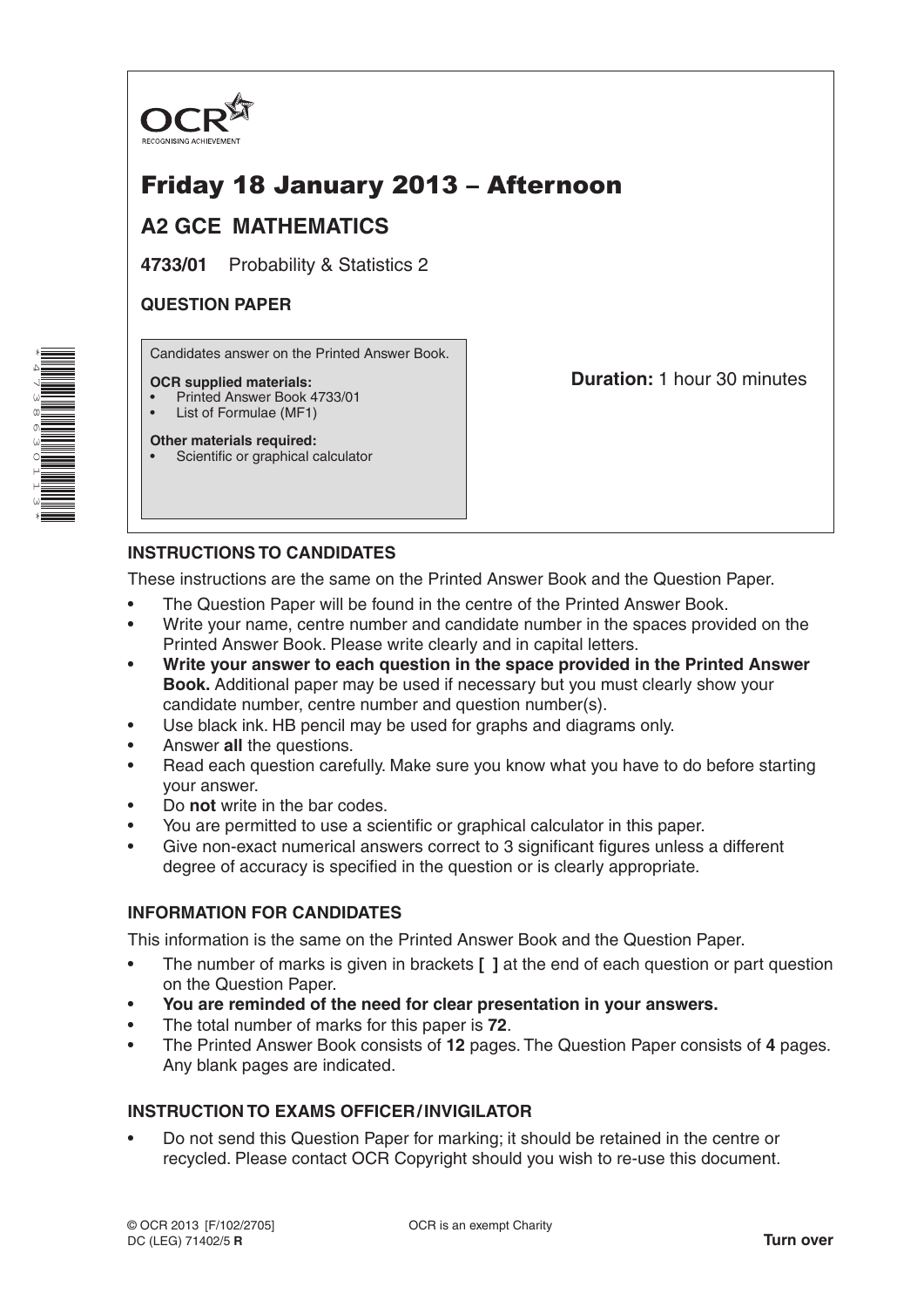- **1** A random variable has the distribution B(*n*, *p*). It is required to test H<sub>0</sub>:  $p = \frac{2}{3}$  against H<sub>1</sub>:  $p < \frac{2}{3}$  at a significance level as close to 1% as possible, using a sample of size  $n = 8$ , 9 or 10. Use tables to find which value of *n* gives such a test, stating the critical region for the test and the corresponding significance level. **[4]**
- **2** A random variable *C* has the distribution  $N(\mu, \sigma^2)$ . A random sample of 10 observations of *C* is obtained, and the results are summarised as

$$
n = 10, \Sigma c = 380, \Sigma c^2 = 14602.
$$

- **(i)** Calculate unbiased estimates of  $\mu$  and  $\sigma^2$ . [4]
- **(ii)** Hence calculate an estimate of the probability that  $C > 40$ . [2]
- **3**  A factory produces 9000 music DVDs each day. A random sample of 100 such DVDs is obtained.
	- **(i)** Explain how to obtain this sample using random numbers. **[3]**
	- **(ii)** Given that 24% of the DVDs produced by the factory are classical, use a suitable approximation to find the probability that, in the sample of 100 DVDs, fewer than 20 are classical. **[5]**
- **4**  A continuous random variable *X* has probability density function

$$
f(x) = \begin{cases} kx & 0 \le x \le a, \\ 0 & \text{otherwise,} \end{cases}
$$

where *k* and *a* are constants.

| (i) State what the letter $x$ represents. |     |
|-------------------------------------------|-----|
| (ii) Find $k$ in terms of $a$ .           |     |
| (iii) Find Var $(X)$ in terms of a.       | [6] |

- **5**  In a mine, a deposit of the substance *pitchblende* emits radioactive particles. The number of particles emitted has a Poisson distribution with mean 70 particles per second. The warning level is reached if the total number of particles emitted in one minute is more than 4350.
	- **(i)** A one-minute period is chosen at random. Use a suitable approximation to show that the probability that the warning level is reached during this period is 0.01, correct to 2 decimal places. You should calculate the answer correct to 4 decimal places. **[5]**
	- **(ii)** Use a suitable approximation to find the probability that in 30 one-minute periods the warning level is reached on at least 4 occasions. (You should use the given rounded value of 0.01 from part **(i)** in your calculation.) **[3]**
- **6**  Gordon is a cricketer. Over a long period he knows that his population mean score, in number of runs per innings, is 28, and the population standard deviation is 12. In a new season he adopts a different batting style and he finds that in 30 innings using this style his mean score is 28.98.
	- **(i)** Stating a necessary assumption, test at the 5% significance level whether his population mean score has increased. **[8]**
	- **(ii)** Explain whether it was necessary to use the Central Limit Theorem in part **(i)**. [2]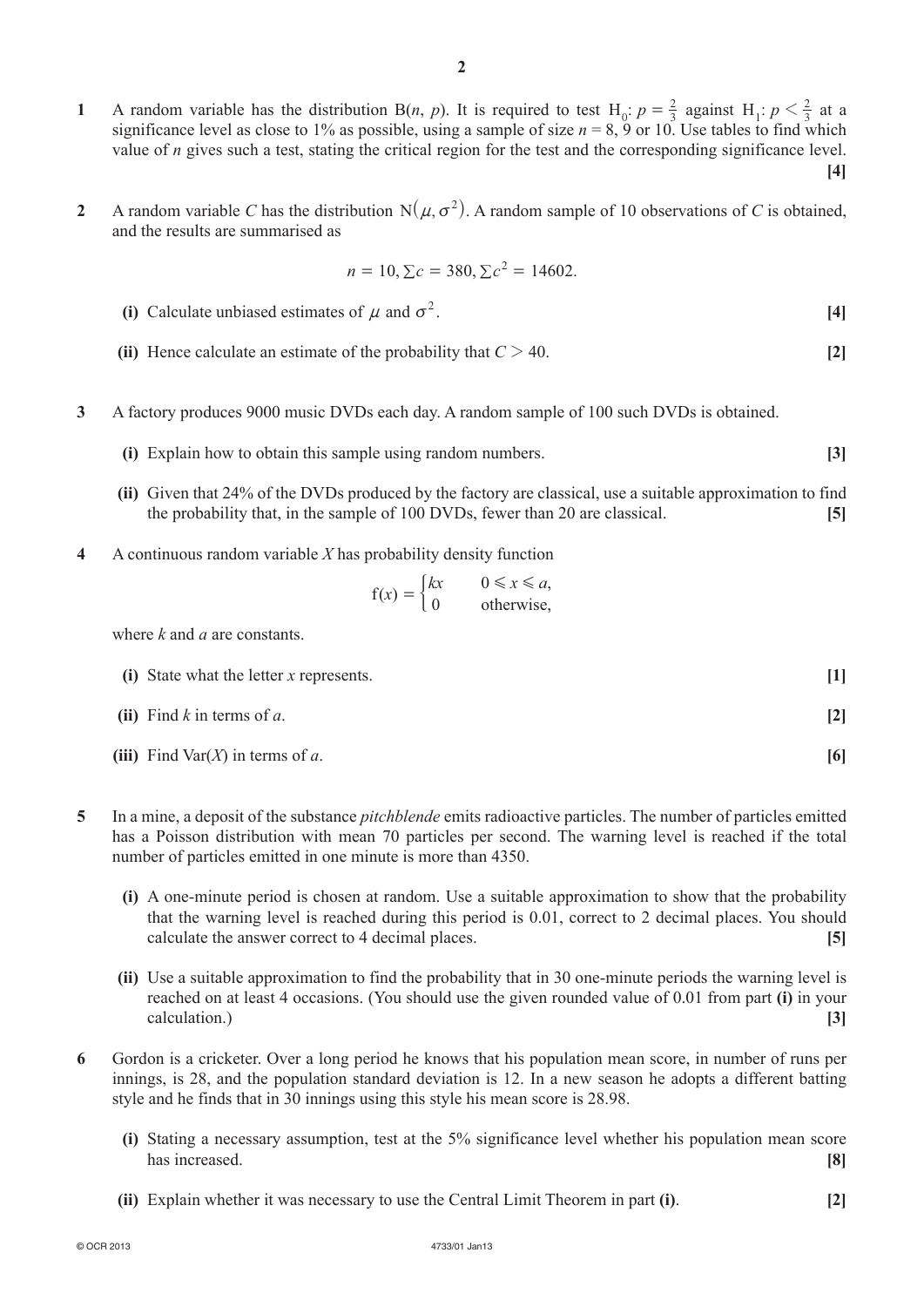- **7** The continuous random variable *X* has the distribution  $N(\mu, \sigma^2)$ . The mean of a random sample of *n* observations of *X* is denoted by  $\overline{X}$ . It is given that  $P(\overline{X} \le 35.0) = 0.9772$  and  $P(\overline{X} \le 20.0) = 0.1587$ .
	- **(i)** Obtain a formula for  $\sigma$  in terms of *n*. **[5]**

Two students are discussing this question. Aidan says "If you were told another probability, for instance  $P(\overline{X} > 32) = 0.1$ , you could work out the value of  $\sigma$ ." Binya says, "No, the value of  $P(\overline{X} > 32)$  is fixed by the information you know already."

- **(ii)** State which of Aidan and Binya is right. If you think that Aidan is right, calculate the value of  $\sigma$  given that  $P(\overline{X} > 32) = 0.1$ . If you think that Binya is right, calculate the value of  $P(\overline{X} > 32)$ . [4]
- **8**  In a large city the number of traffic lights that fail in one day of 24 hours is denoted by *Y*. It may be assumed that failures occur randomly.
	- **(i)** Explain what the statement "failures occur randomly" means. **[1]**
	- **(ii)** State, in context, two different conditions that must be satisfied if *Y* is to be modelled by a Poisson distribution, and for each condition explain whether you think it is likely to be met in this context. **[4]**
	- **(iii)** For this part you may assume that *Y* is well modelled by the distribution  $Po(\lambda)$ . It is given that  $P(Y = 7) = P(Y = 8)$ . Use an algebraic method to calculate the value of  $\lambda$  and hence calculate the corresponding value of  $P(Y = 7)$ . [5]
- **9** The random variable *A* has the distribution B(30, *p*). A test is carried out of the hypotheses H<sub>0</sub>:  $p = 0.6$ against H<sub>1</sub>:  $p < 0.6$ . The critical region is  $A \le 13$ .
- (i) State the probability that  $H_0$  is rejected when  $p = 0.6$ . [1]
	- **(ii)** Find the probability that a Type II error occurs when  $p = 0.5$ . [2]
	- **(iii)** It is known that on average  $p = 0.5$  on one day in five, and on other days the value of *p* is 0.6. On each day two tests are carried out. If the result of the first test is that  $H_0$  is rejected, the value of *p* is adjusted if necessary, to ensure that  $p = 0.6$  for the rest of the day. Otherwise the value of  $p$  remains the same as for the first test. Calculate the probability that the result of the second test is to reject  $H_0$ . . **[5]**